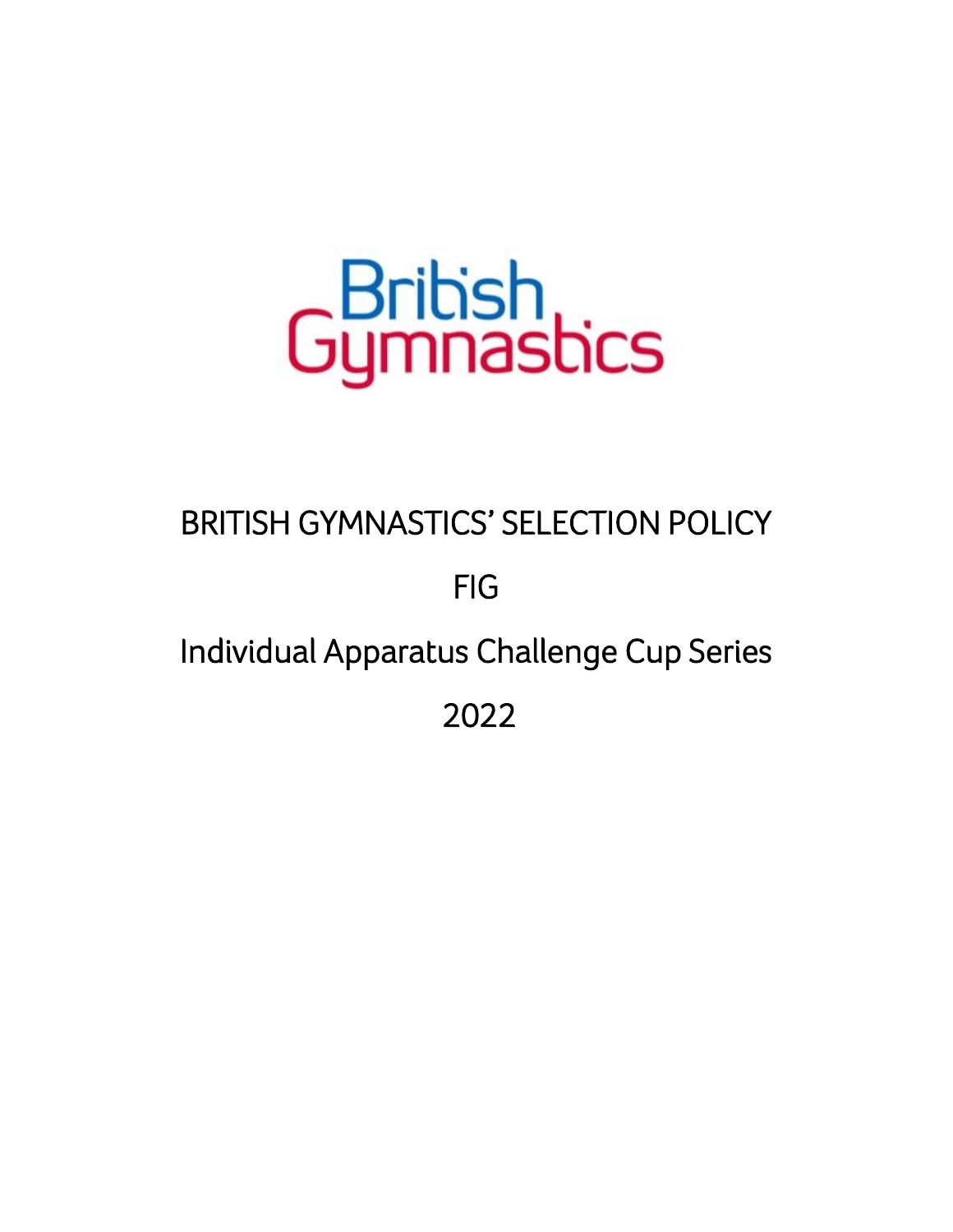### **BRITISH GYMNASTICS' SELECTION DOCUMENT**

#### **Men's Artistic Gymnastics**

#### **Individual Apparatus Challenge Cup Series**

#### **2022**

#### **Overview**

British Gymnastics will select male gymnasts to compete at the FIG Individual Apparatus Challenge Cup series to support the following objectives:

a) Providing opportunities for athletes who are on a trajectory to contributing to medal success either in the Team or All-Around events at major championships in 2022, or as a development opportunity for potential gymnasts targeted for selection to the Paris 2024 Olympic Games

#### 1. FIG Individual Apparatus Challenge Cup Series 2022

The Challenge Cups that fall under the remit of this selection policy are as follows:

Osijek Challenge Cup- 9-12 June, Croatia

Koper Challenge Cup- 16-19 June, Slovenia

Paris Challenge Cup- 24-25 September, France

Szombathely Challenge Cup- 30 September- 2 October, Hungary

#### Mersin Challenge Cup- 7-9 October, Turkey

#### 2. Basic Eligibility Criteria

Gymnasts are eligible for consideration provided they are:

- a) a British Citizen holding or eligible to hold a British passport
- b) born on or before 30 December 2004 (18 years)
- c) a current British Gymnastics member
- d) eligible to compete for Great Britain by possession of a current Gymnast License held with FIG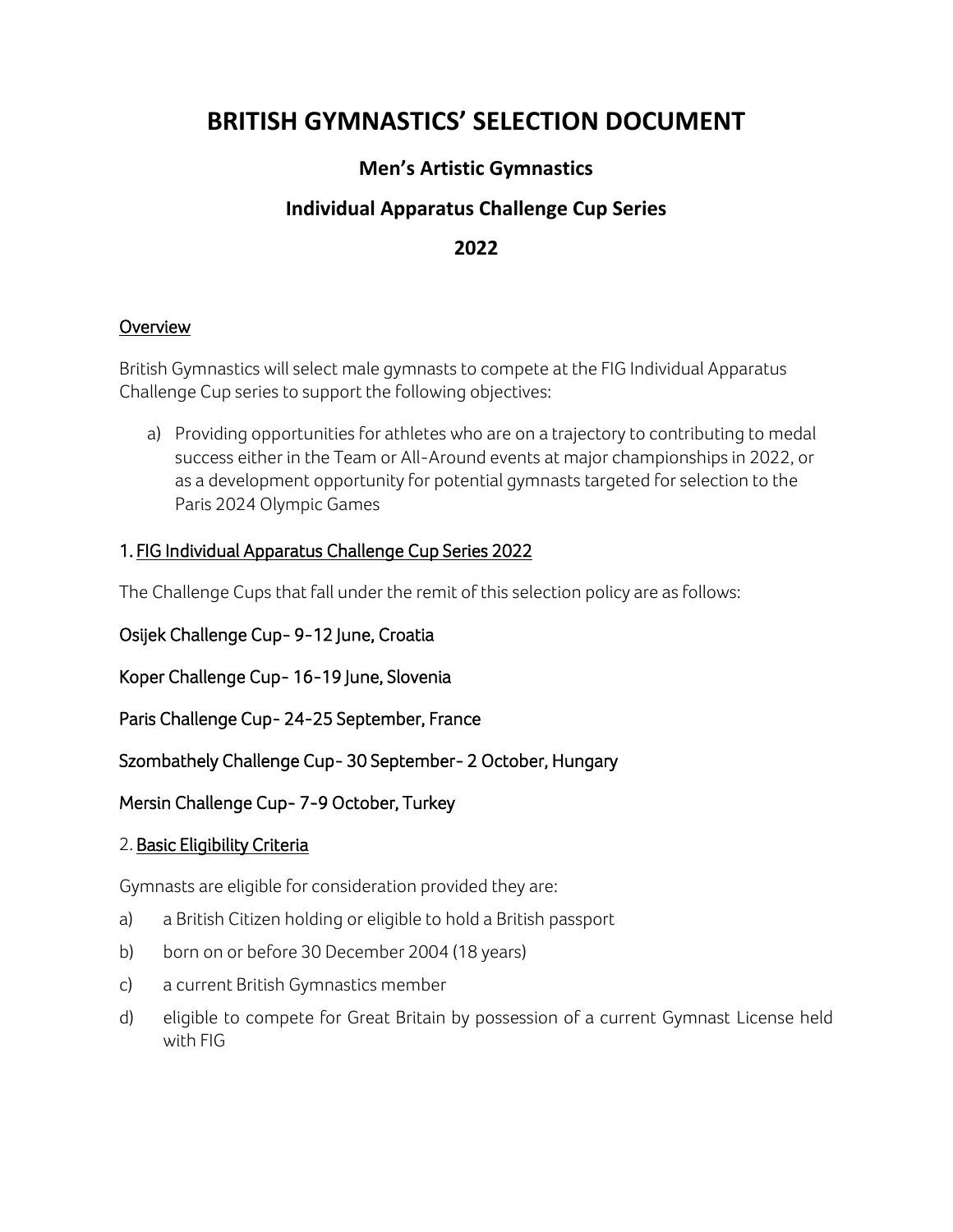#### 3. Performance Criteria

Gymnasts will be nominated and selected on the basis of achieving the objectives outlined in the overview above. In doing so it is the Nomination and Selection Panel's absolute discretion whether to prioritize current point scoring potential or providing opportunities for gymnasts considered to have future World and Olympic medal potential.

Gymnasts who meet the basic eligibility criteria will need to have achieved at least one start score and one final score as detailed below in the following designated selection events in order to be considered:

#### *Designated Selection Events:*

- *a) British Championships- September 2021*
- *b) Home Nation Championships- February/March 2022*
- *c) C)British Championships- March 2022*
- *d) London Open- May 2022*
- *e) British Team Championships- June 2022*
- *f) All other GB senior internationals from February 2022*

 *Selection standards for future events may be adjusted from April 1st 2022, based on an analysis of 2022 results in the first part of the year under the new Code of Points.* 

| Objective                                                                     | Floor       | Pommels     | <b>Rings</b> | Vault           | P Bar       | H Bar       | AA    |
|-------------------------------------------------------------------------------|-------------|-------------|--------------|-----------------|-------------|-------------|-------|
| 2022 Challenge<br>Cup medal and<br>Paris Games<br>Development<br>opportunity. | 5.8<br>14.0 | 6.3<br>14.5 | 5.8<br>14.1  | 5.6<br>14.5 Ave | 6.0<br>14.4 | 5.6<br>13.8 | $82+$ |

 The Panel reserves the right to select gymnasts who did not meet the above criteria if there are insufficient numbers or concerns around current form from those eligible.

#### 4. Additional consideration factors

The panel will consider the following factors when selecting gymnasts for Individual Apparatus World Cup Series:

- a) Ability to contend for one or more Apparatus medals;
- b) Engagement with the World Class Programme including adherence to agreed Individual Athlete Plan (IAP);